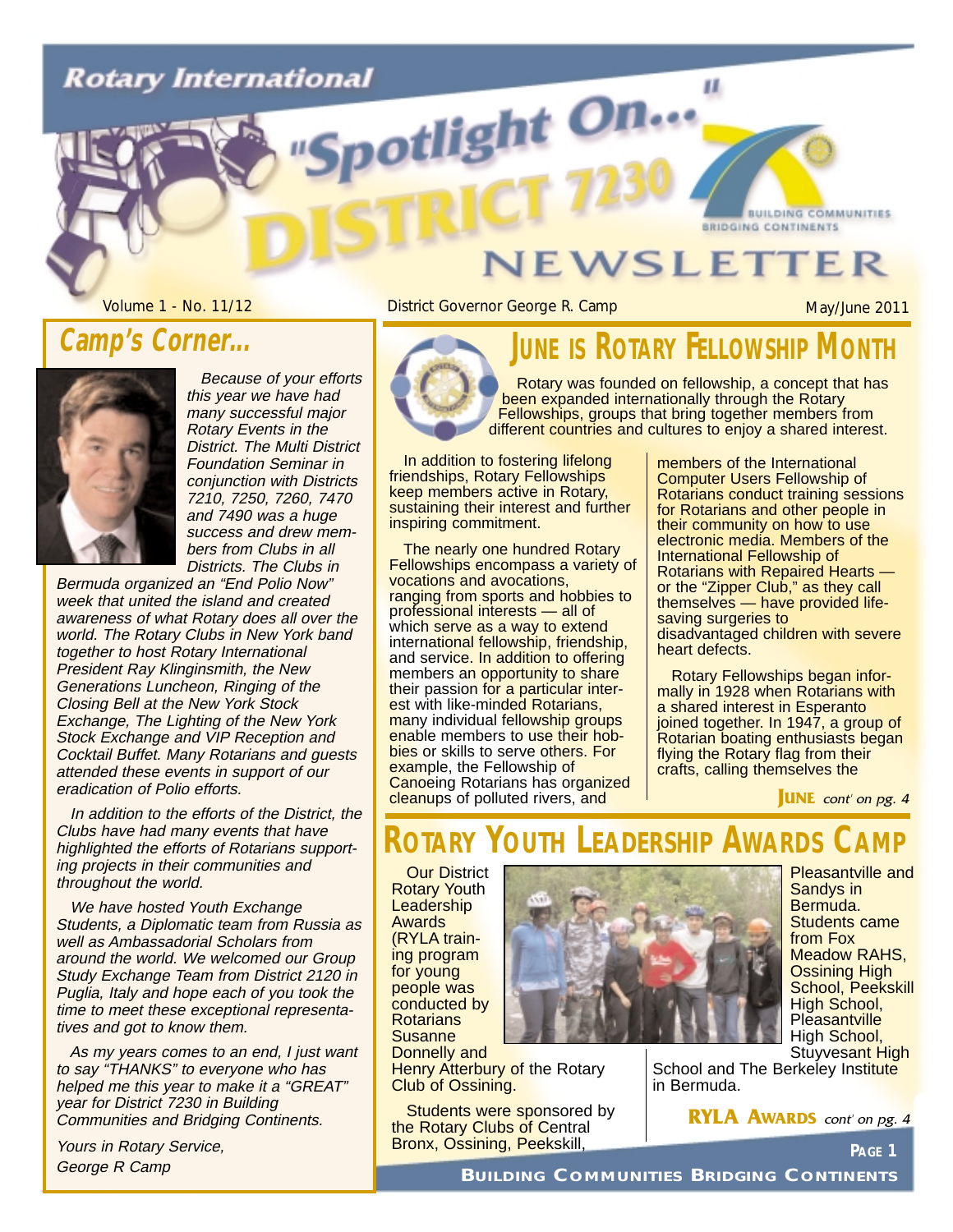

Bermuda Welcome with PDG Walter Maddocks



Bermuda Wave In



End Polio Now Bermuda Kick-Off









Taking Aim on Polio



Check for Polio Plus<br>
George giving drops to child.





Polio Awareness Program on Bermuda



Walter & George at the PDG Walter Banquet

> Bermuda Polio Plus Day



THE BERMUDIAN BUSINESS |

Tuesday, June 28, 12:04 pm THE BERMUDIAN HOME

SUBSCRIBE | GIFT SUBSO BERMUDI THE SOURCE OF CULTURE IN BERNUOL

Walter Maddox: One of a Kind



tate 1970s the disease was virtually

.<br>Yelletty bar partiet of polis scrain in children under 3 years of app." says Maddocks.<br>Yeal if you've seen the pictures of these tworlify defensed stribber, you enabled meet<br>to ask why As Margaret said, it's past too imp

n askring vanangen heer, in planete te behanden gemeente geleërmoggebor<br>As Paul, the claps showed that the behand that behander massed<br>Pale Paul, the claps: showed that their behand that<br>massparers in linear, from their ki

of countries including India, Egypt and Nigeria are still reporting to

hile Maddocks frau spent many years of his life in the fight again<br>rease her clemed his attention now. 'I don't know what kind of can<br>out have canser," says Maddocks. No complaint Just fact.

Mode is a fighter, finantiminey is writing Mr's:<br>As a Ratarian for 50 years, fie supports the or<br>in and has instituted hollowing links family His w<br>filte lines the mastra of Robin before the kine

sy. Maddocks leaves a legacy that has beloved throsse<br>If and still does loday. But he shuns the spollight '75<br>Is about the regardation and the senior it provides.

more as exception for more securities, and<br>spot to the children "fleet semiler, which depute<br>spot to the children "fleet had never done that b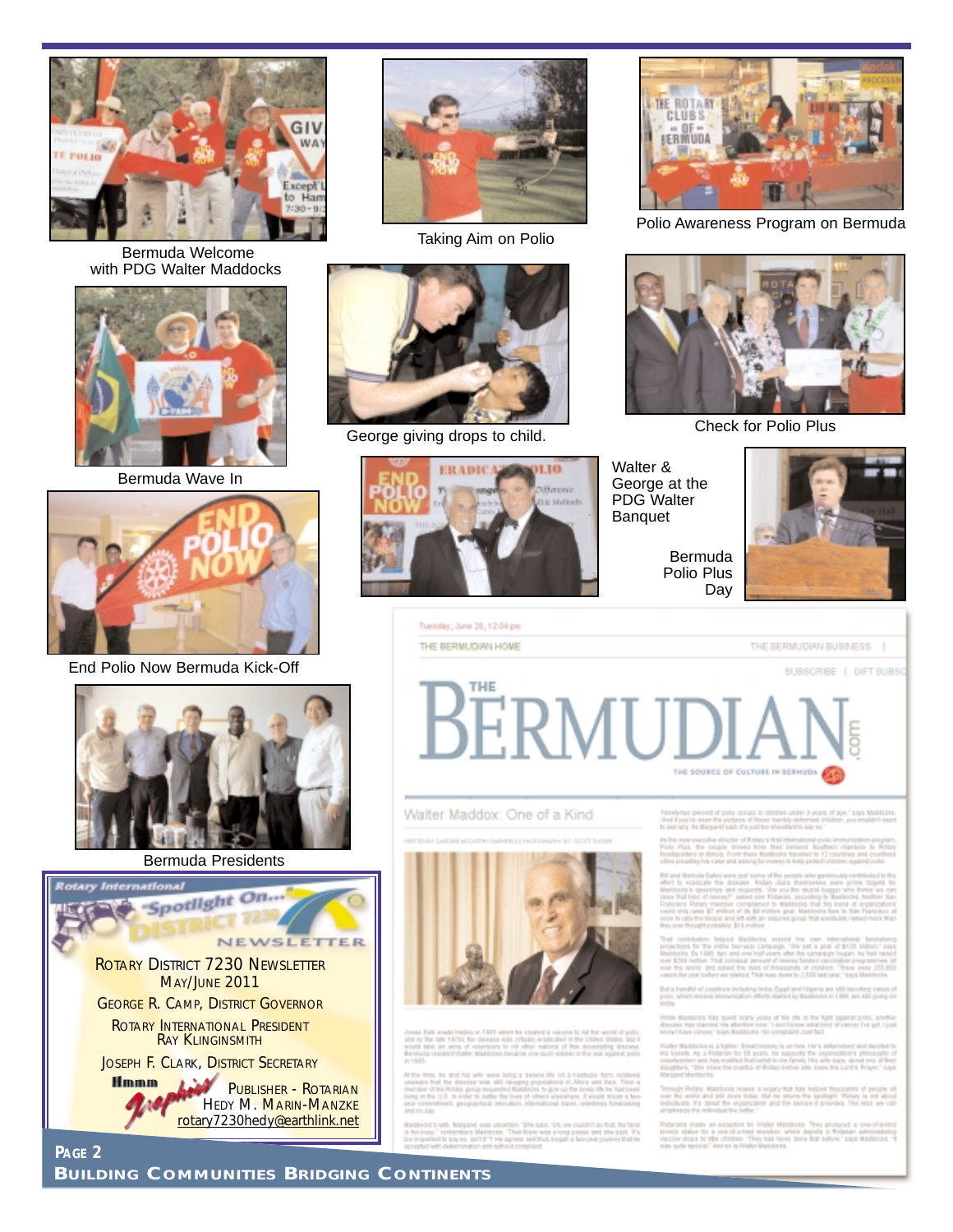

Rotary Leadership Institute RLI



PRIP Cliff at District Conference



Keon Center RCC



Multi-District PETS with PRID Ken Morgan



Walter Maddocks and family



Russian Delegation



PDG John Capp 'Motivating'



Youth Exchange Program



Mahopac Bank Literacy Grants



Mayor of Hamilton, Bermuda & President Sasha Castle



Ringing of the Bell - NYSE



Japan Disaster Fundraiser



Wall Street Celebration



Johnny Barnes



Lighting of the NYSE

**PAGE 3**